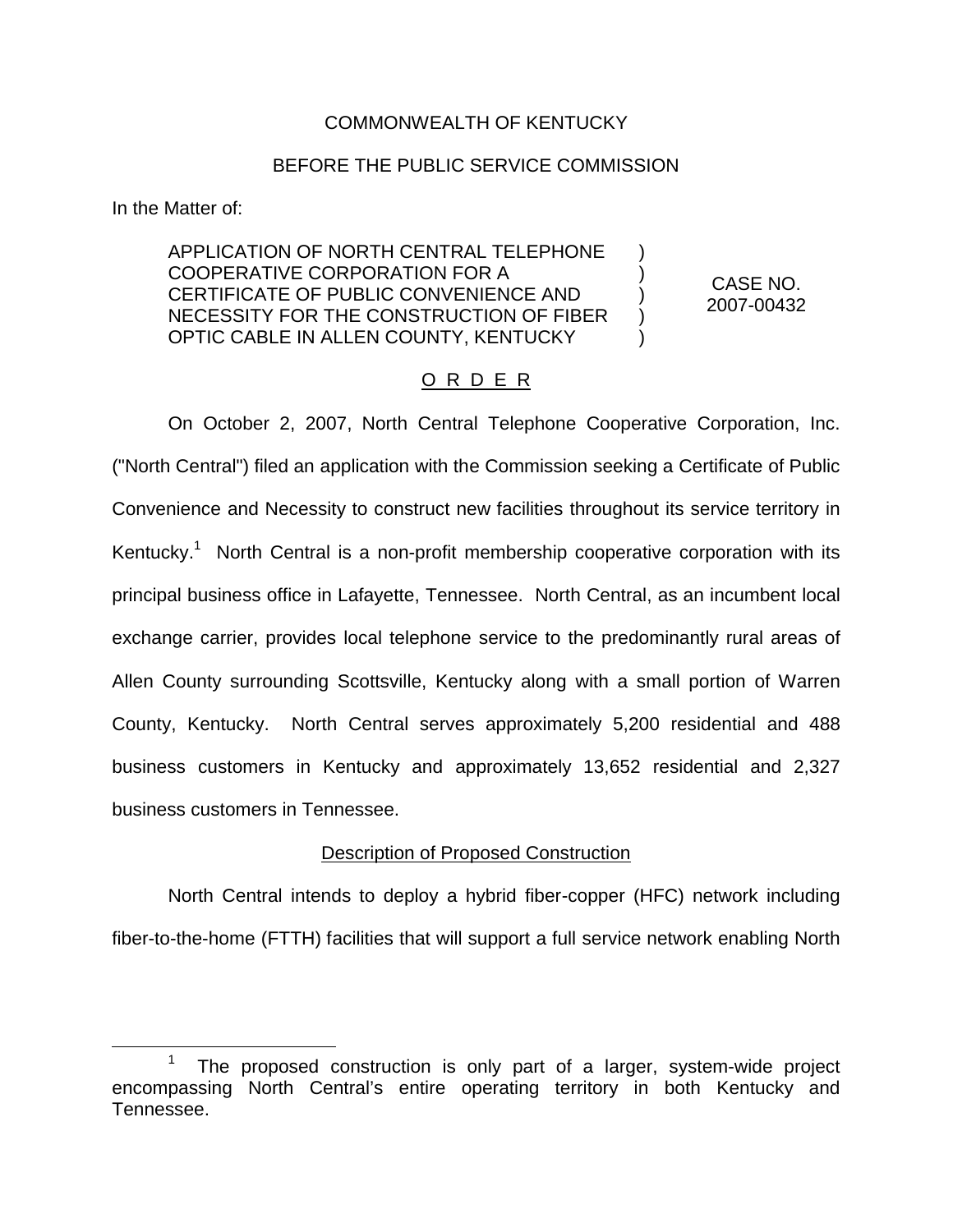Central to provide a complete array of advanced services including video, high-speed Internet access, virtual private networks, and multiple voice lines to its rural customers.

North Central has evaluated its network and the demands of its members and found the existing, substantially copper, plant is insufficient for future needs. North Central asserts that upgrading the current network is also critical to the economic and social development of communities in Allen County, Kentucky. There currently are no broadband Internet service providers or competitive local exchange carriers serving customers in North Central's Kentucky operating area. Although the primary purpose of the proposed construction is to expand the capabilities of the existing network to include broadband and other advanced services, North Central expects the upgrades to further enhance its ability to maintain facilities and ultimately result in reduced overall operational expenses.

The proposed network will be deployed in three phases over a 3-year period with initial construction beginning in areas determined most economically critical to the utility. Phase I is scheduled to begin during the third quarter of 2008 and will result in fiber deployment to approximately 25 percent of North Central's customers with Phase II encompassing an additional 50 percent of customers and Phase III completing deployment to the remaining customers.

The Kentucky portion of the project has an estimated cost of \$14,740,000. North Central has already secured financing for the total construction project in both Kentucky and Tennessee from the Rural Utilities Service in the amount of \$22,307,000 and from the Rural Telephone Bank in the amount of \$12,985,350.

-2- Case No. 2007-00432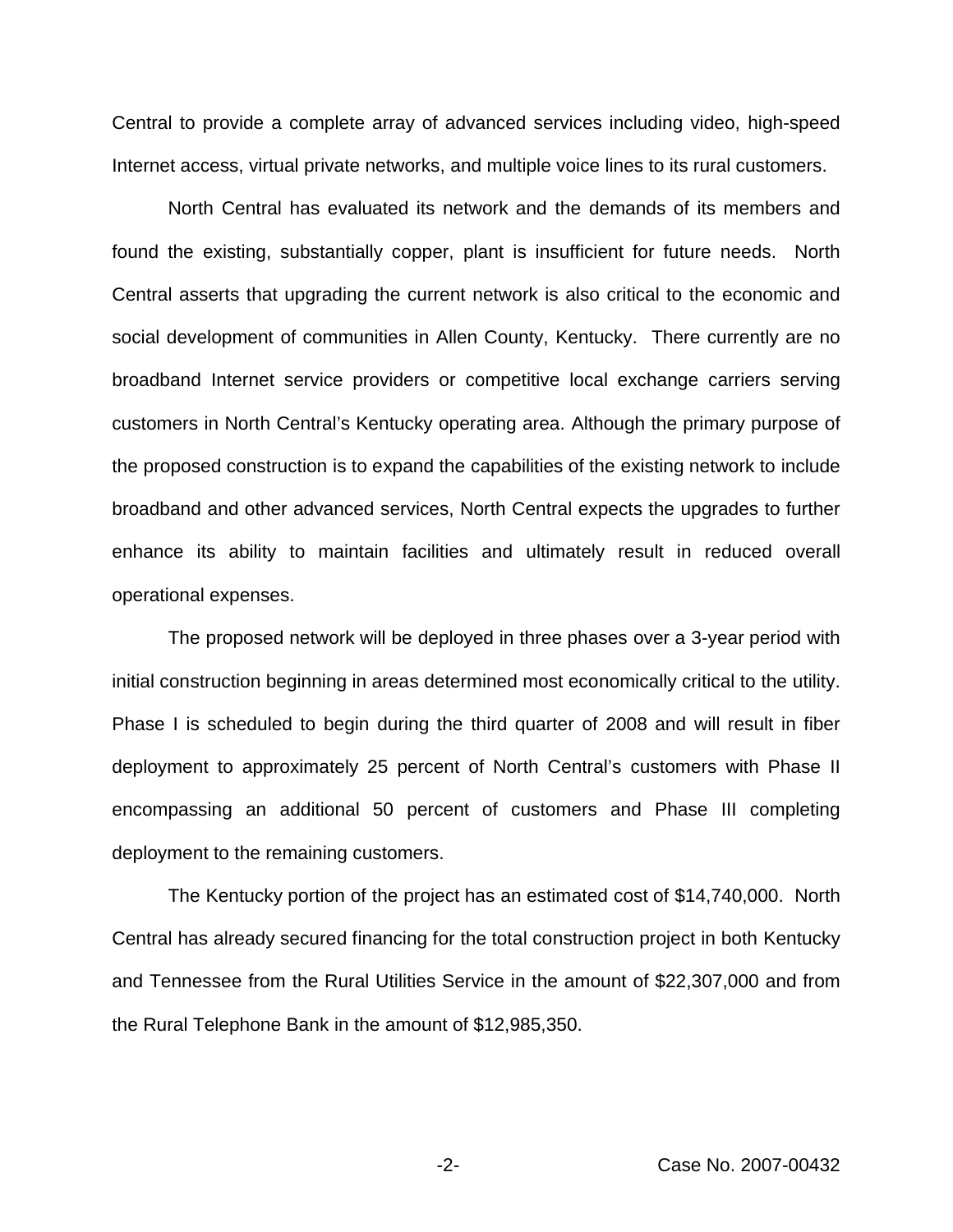North Central currently has a rate application before the Commission.<sup>2</sup> North Central states that the rate adjustment sought is not a result of expenditures associated with this proposed construction project. $3$  The rate application is based on a historical test period ending December 31, 2006.<sup>4</sup> North Central makes no further statements as to whether additional rate adjustments may be needed in the future as a result of the expenditures.

# Discussion and Findings

The proposed construction will result in a significant expansion of the services available to subscribers and enhance North Central's ability to maintain its facilities and provision customers. However, the planned construction is extensive with substantial costs and is designed primarily for North Central to support services that may be beyond the jurisdiction of the Commission. $5$  The Commission recognizes that the General Assembly has found that the provision of broadband and other state-of-the-art telecommunications technologies are an "essential element to the Commonwealth's

 $2$  Case No. 2007-00162, Application of North Central Telephone Cooperative Corporation to Adjust Rates and Charges for Basic Local Exchange Service.

 $3$  Id. at 5.

<sup>4</sup> November 8, 2007 Letter from John E. Selent, Counsel for North Central Telephone, filed in Case No. 2007-00162.

 $5$  KRS 278.5462 provides, in part, that the provision of broadband services is not subject to state administrative regulation. However, the Commission retains authority to investigate and resolve complaints stemming from broadband service and authority to arbitrate and enforce interconnection agreements. Interconnection agreements may include provisions related to remote terminals and central office facilities which may incorporate broadband services.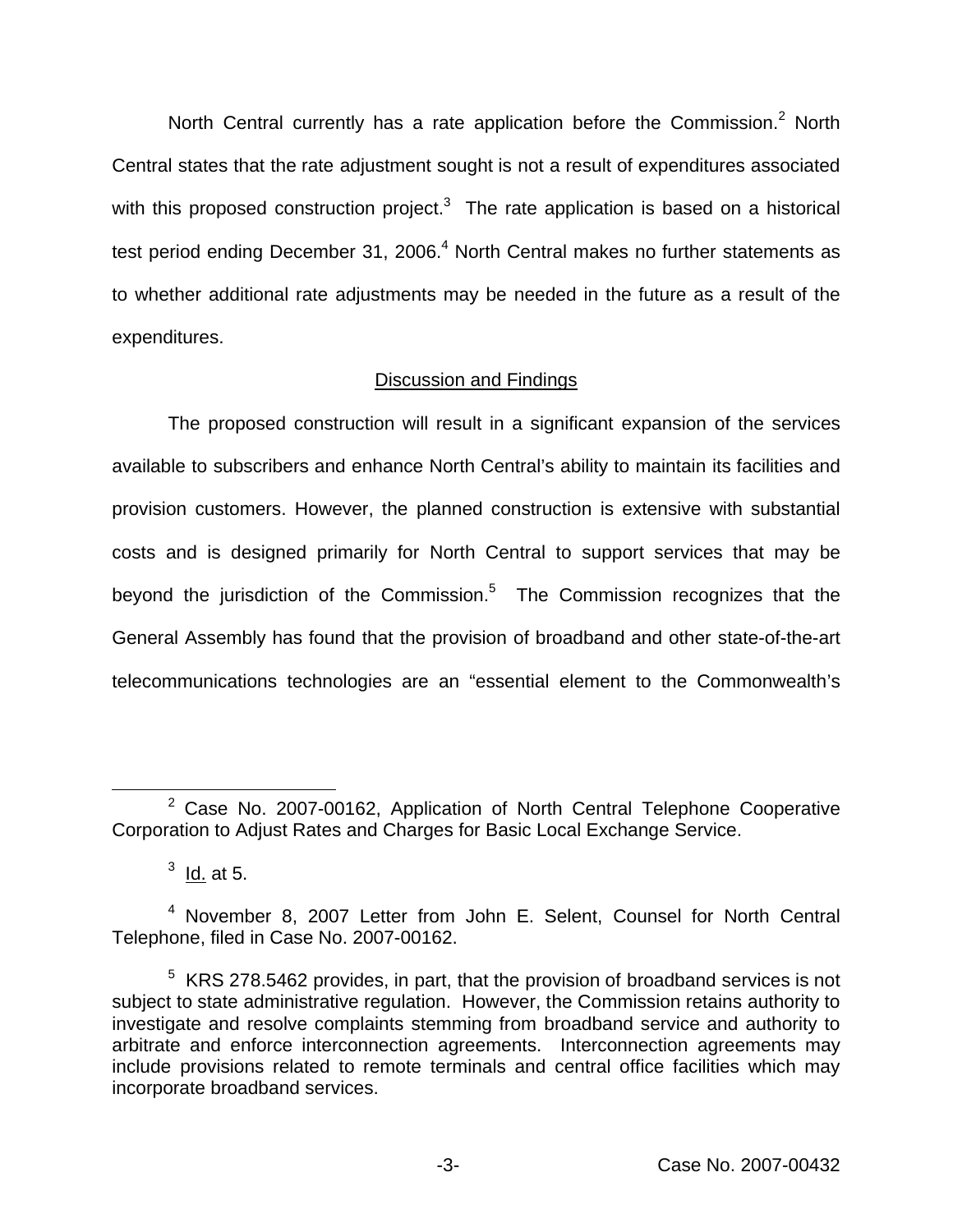initiative to improve the lives of Kentucky citizens…."<sup>6</sup> Nevertheless, the Commission remains obligated to ensure that North Central's ability to offer safe, adequate, and reasonable basic local exchange service is not adversely affected.<sup>7</sup> North Central should carefully account for the costs associated with the construction of these facilities, and properly allocate those costs to jurisdictional and non-jurisdictional services, respectively.<sup>8</sup>

The Commission, having considered the evidence of record and being otherwise sufficiently advised, finds that North Central should be authorized to proceed with the proposed construction as described herein.

IT IS THEREFORE ORDERED that:

1. North Central is granted a Certificate of Public Convenience and Necessity to construct new facilities throughout its service territory in Kentucky as set forth in its application and as described in this Order.

2. Should the costs of the construction authorized herein exceed by more than 10 percent the estimated costs contained in the application, North Central shall immediately notify the Commission in writing of the adjustment and include an explanation of the additional costs for the Commission's approval.

 $6$  KRS 278.546(1).

 $^7$  KRS 278.542(1)(n).

The Commission retains the authority to review the reasonableness of such accounting procedures when considering adjustments of rates for basic local exchange service.